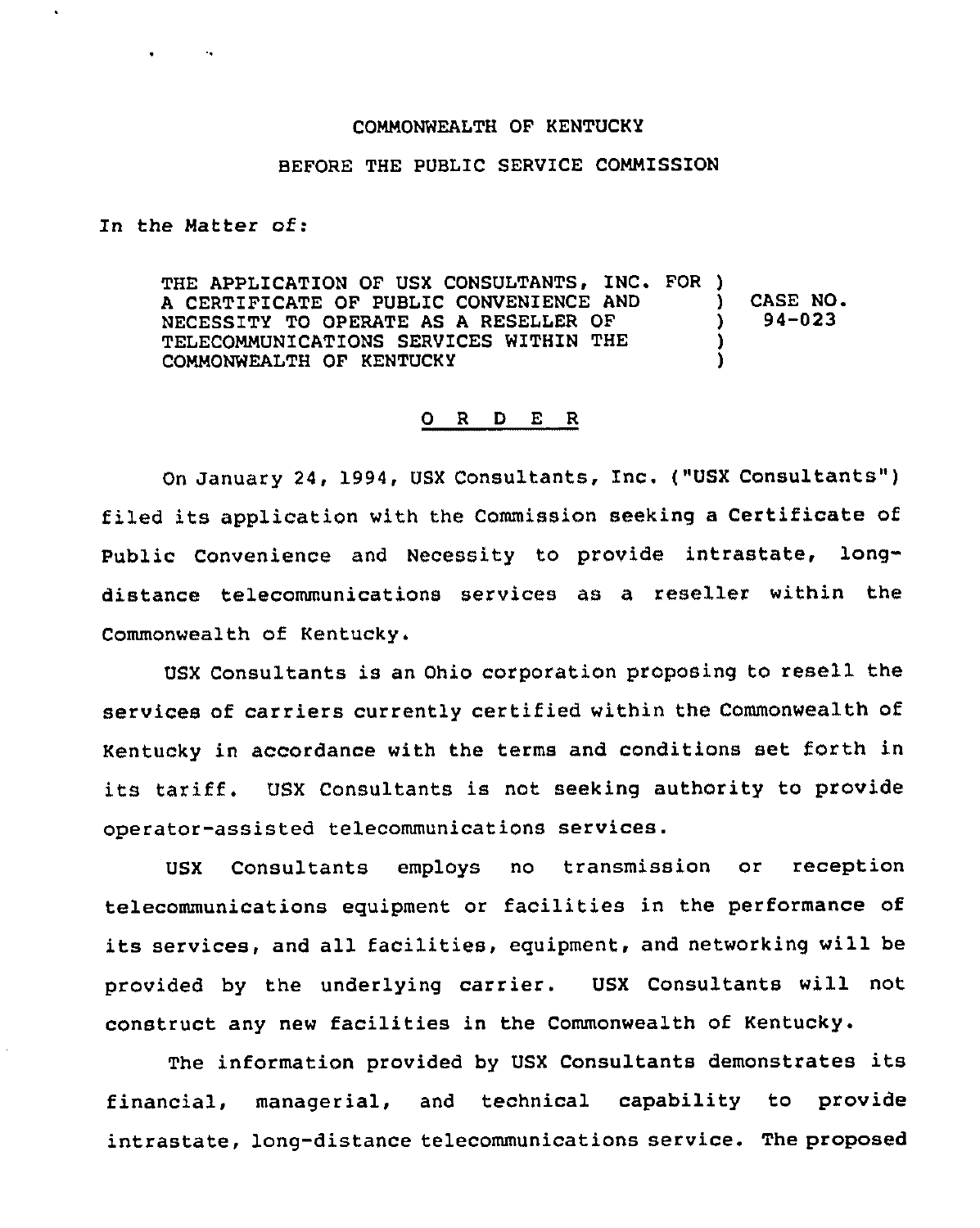rates as filed January 24, 1994 should be approved as the fair, just, and reasonable rates to be charged.

The Commission, having considered the application, the information provided by USX Consultants, and being otherwise sufficiently advised, HEREBY ORDERS that:

l. USX Consultants be and it hereby is granted authority to provide intrastate, long-distance telecommunications services within the Commonwealth of Kentucky on and after the date of this Order.

2. USX Consultants shall comply with the provisions of the Orders in Administrative Case No. 323.<sup>1</sup>

USX Consultants' authority to provide service in this  $3 -$ Commonwealth is strictly limited to those services described in this Order and USX Consultants' application.

4. The rates and charges proposed by USX Consultants are hereby approved, as filed on January 24, 1994.

5. Within 30 days from the date of this Order, USX Consultants shall file its revised tariff sheets in accordance with 807 KAR 5:Oll, and the restrictions and conditions of service contained herein and as proposed in its filing made January 24, 1994.

Administrative Case No. 323, An Inquiry Into IntraLATA Toll Competition, An Appropriate Compensation Scheme for Completion of IntraLATA Calls by Interexchange Carriers, and WATS Jurisdictionality, Phase I, Order dated May 6, 1991.